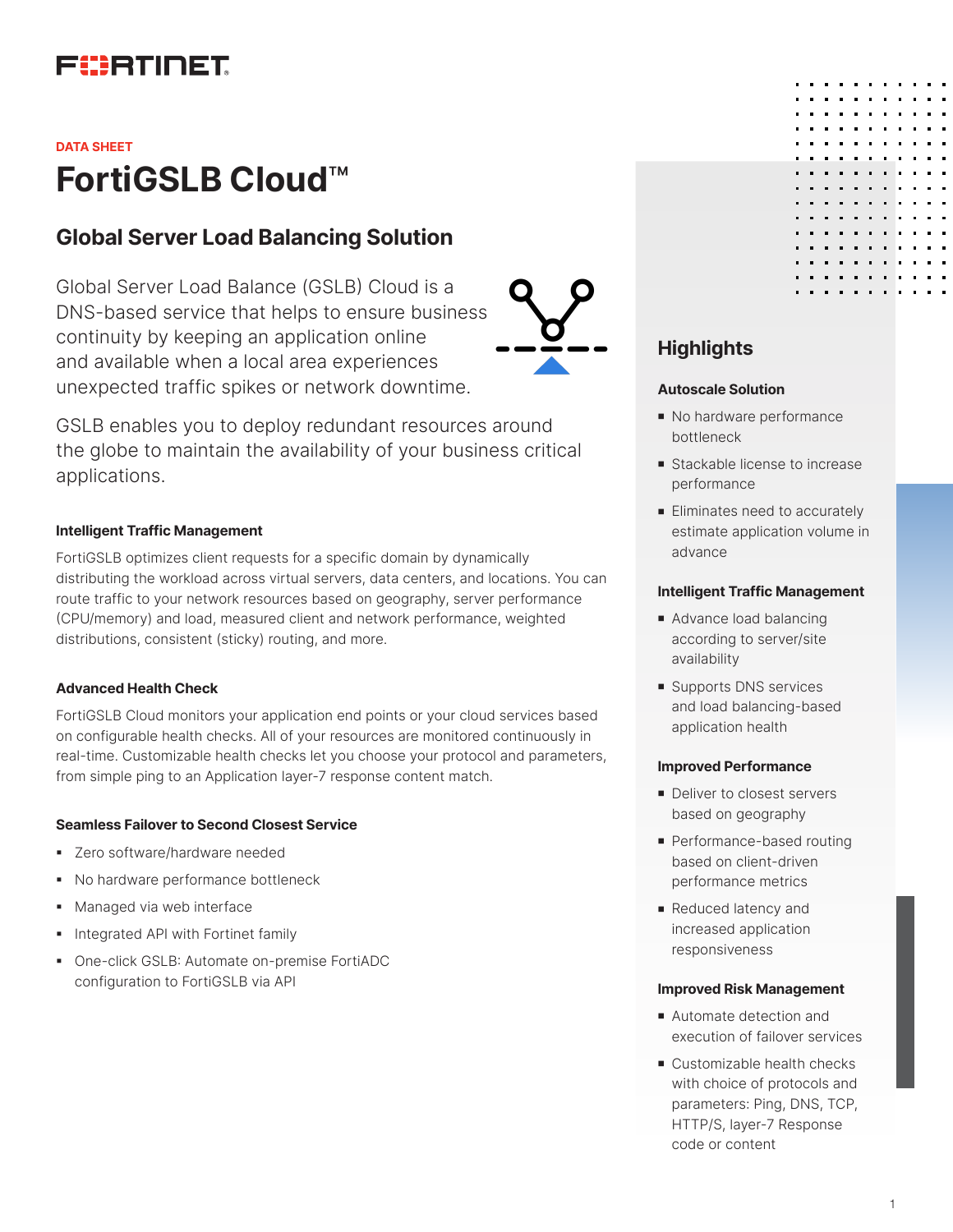## **DEPLOYMENT**

### **Use Case**

FortiGSLB Cloud provides load balancing across multiple datacenters (active/active) and cloud applications based on GSLB Cloud Policies, with site selection according to application/server availability (health checks) and client geolocation.



## **Business Drivers**

- § Flexibility and reduce overall TCO
- § Business continuity
- § Always ON
- § Increase performance

## **Key Customer Benefits**

- § Service continuity
- **Improve user QoE**
- **•** Increase efficiency
- § Horizontal scaling
- **•** Multisite visibility
- § LB decision according to geo-IP, load, latency, and application visibility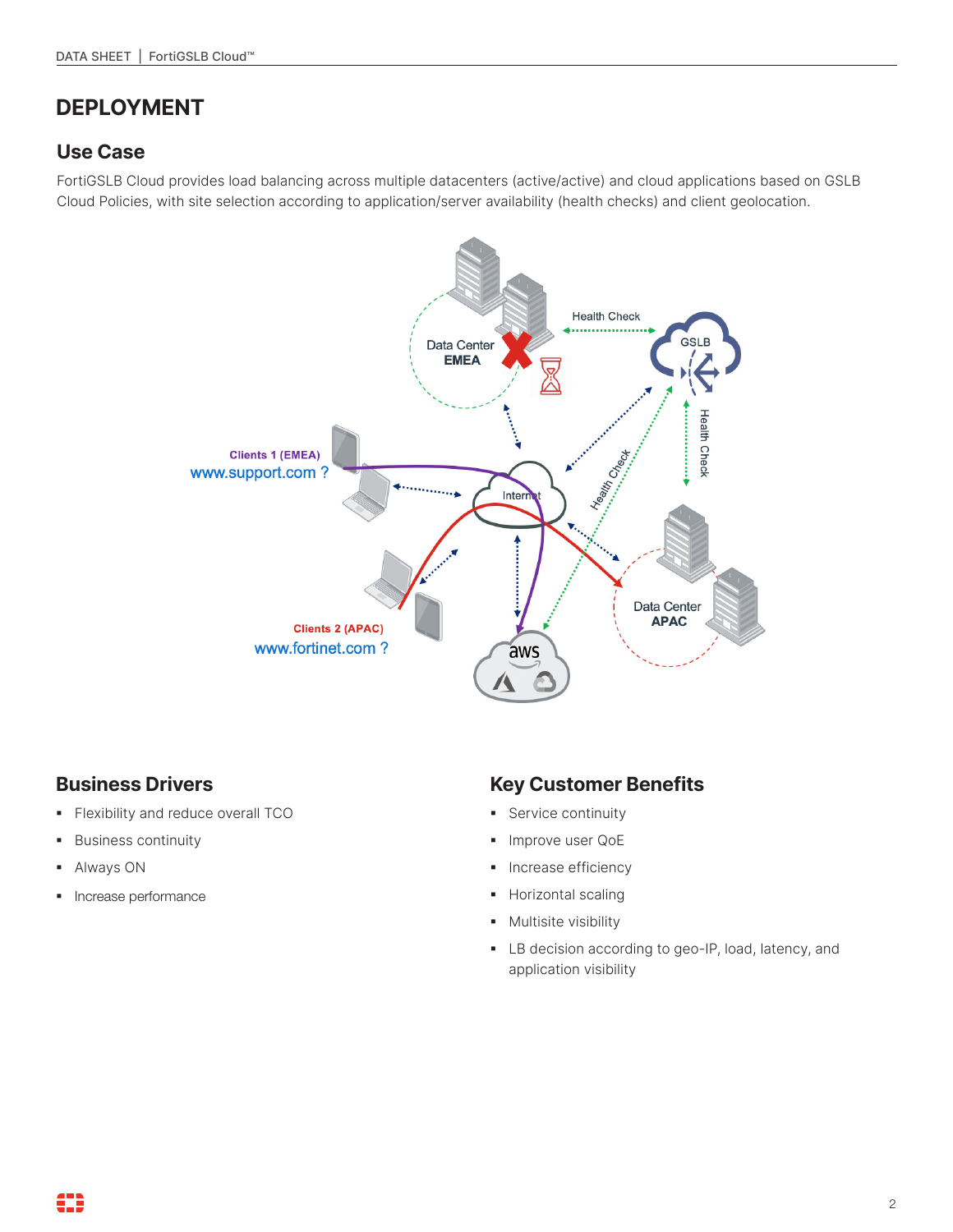# **FEATURE SUMMARY**

## **GSLB Benefits**

- § Advanced global server load balancing
- Rolls out in minutes (no migration/coding necessary)
- Easy to deploy
- Integration with Fortinet family products

## **DNS Services**

- § FQDN and zone services
- § Advanced DNS policy
- § Support DNS records:
	- § A/AAAA (address record)
	- § CNAME (canonical name record)
	- MX (mail exchange record)
	- NS (name server record)
	- § PTR (pointer record)
	- § SRV (service locator)
	- **•** TXT (text record)
- Service selection:
	- Weight: DNS queries are load-balanced by weight.
	- § DNS-Query-Origin: DNS queries are load-balanced to the pool with the same geographic information.
	- § Global Availability: DNS queries are load-balanced to the first available pool.

## **Management**

- **•** License visibility
- Central view (grid and list)
- Monitoring and site overview
- **DNS history statistics**

# **Health Check**

- Support for various application/protocol validations:
	- § TCP port
	- § TCP echo
	- § ICMP
	- § DNS
	- § UDP
	- § HTTP (GET/HEAD/Connect)
	- § HTTPS (SSL validation, TLS 1.2, 1.3)
- Health check match for user/password, hostname, string validation, response code
- § AND/OR relationship

## **Load Balancing**

- § **GEO:** FortiGSLB performs load balancing according to the request's source geographic location.
- **East Connection:** FortiGSLB Cloud load balances traffic to the virtual server with the least connections.
- **Connection Limit: FortiGSLB Cloud performs load** balancing according to the virtual server connection limit determined by the virtual server weight. The greater a virtual server weight, the more responses it gets.
- **Bytes Per Second (BPS):** FortiGSLB Cloud load balances traffic to the virtual server with the least BPS.
- **Server Performance:** FortiGSLB Cloud load balances traffic to the server with the lowest load (memory and CPU). Virtual servers with better server performance in the CPU or memory (whichever one you give more weight to) respond.